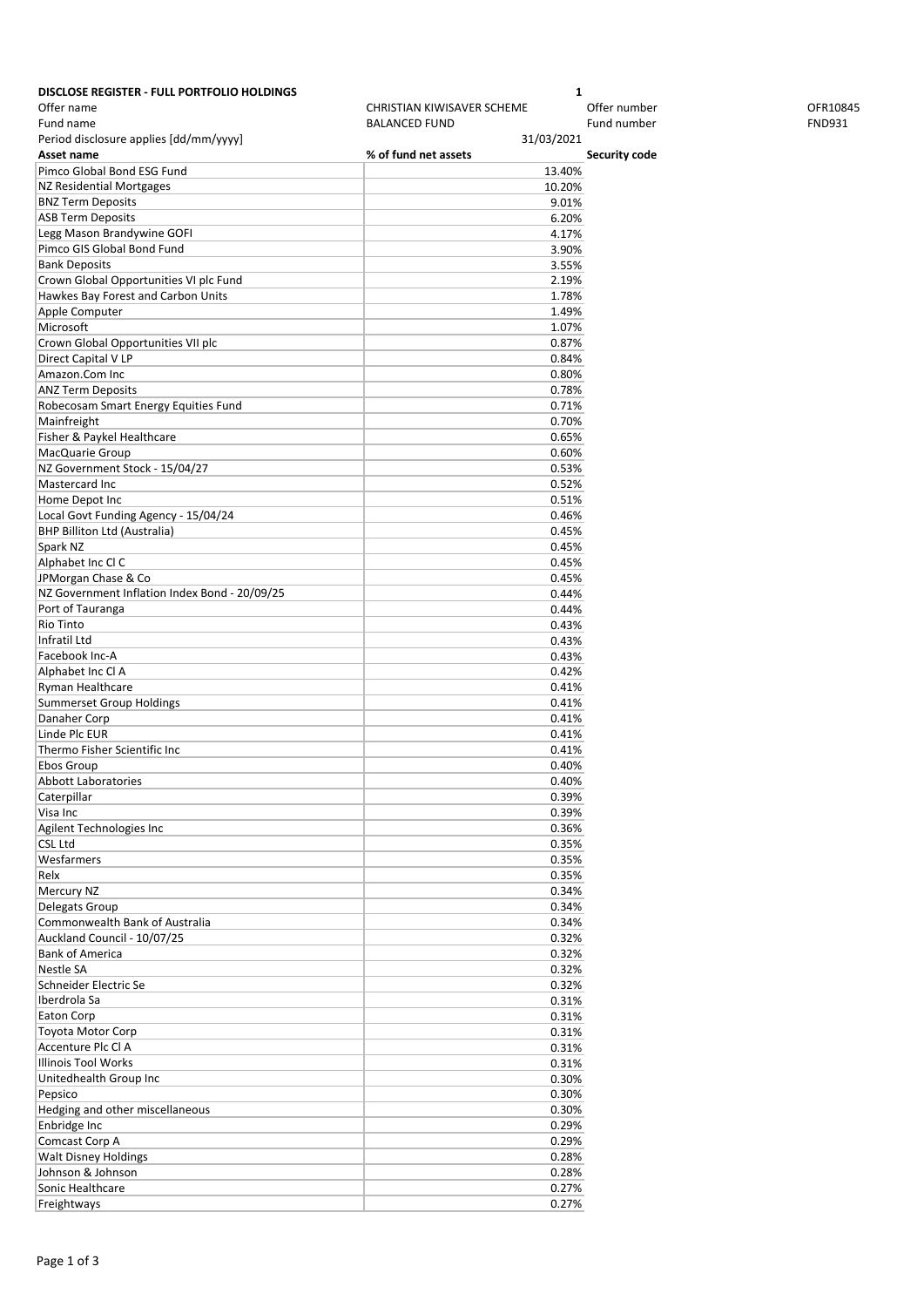| Procter & Gamble                         | 0.27% |
|------------------------------------------|-------|
| Royal Bank of Canada                     | 0.27% |
| Roche Holdings ADR                       | 0.27% |
| Northern Star Resources                  | 0.26% |
| Berkshire Hathaway B                     | 0.26% |
|                                          | 0.26% |
| Rockwell Automation Inc                  |       |
| <b>Starbucks</b>                         | 0.26% |
| <b>Xcel Energy Inc</b>                   | 0.26% |
| Intel Corp                               | 0.26% |
| NZ Government Stock - 20/04/29           | 0.25% |
| Washington H Soul Pattinson and Company  | 0.25% |
| Medtronic plc                            | 0.25% |
| Rio Tinto                                | 0.25% |
| Direct Capital VI LP                     | 0.25% |
| Amgen Inc                                | 0.24% |
| Housing New Zealand - 05/10/26           | 0.23% |
| <b>Meridian Energy</b>                   | 0.23% |
| <b>Novartis AG ADR</b>                   | 0.23% |
| <b>Truist Financial Corp</b>             | 0.23% |
| <b>CMS Energy Corp</b>                   | 0.23% |
| Cisco Systems                            | 0.23% |
| Westpac New Zealand Ltd - 24/02/26       | 0.22% |
| Coles Group                              | 0.22% |
| <b>Precinct Property NZ</b>              | 0.22% |
|                                          | 0.22% |
| <b>Contact Energy</b>                    |       |
| Dexus                                    | 0.22% |
| Citigroup                                | 0.22% |
| Dte Energy Company                       | 0.22% |
| Stanley Black & Decker Inc               | 0.22% |
| <b>US Bancorp</b>                        | 0.22% |
| L'Oreal                                  | 0.22% |
| NZ Government Stock - 15/05/26           | 0.21% |
| Local Govt Funding Agency - 20/04/29     | 0.21% |
| Mercury NZ Ltd Bonds - 14/09/27          | 0.21% |
| Computershare Limited                    | 0.21% |
| Oracle Corp                              | 0.21% |
| Marsh & McLennan Cos                     | 0.21% |
| Saint Gobain                             | 0.21% |
| <b>Bunnings Warehouse Property Trust</b> | 0.20% |
| Daimler Ag - Registered Shares           | 0.20% |
| <b>BHP Billiton Ltd ADR</b>              | 0.20% |
| Coca Cola                                | 0.20% |
| Merck & Co Inc                           | 0.20% |
|                                          | 0.20% |
| PNC Financial Services Group             |       |
| Pfizer Inc                               | 0.20% |
| Pencarrow IV Investment Fund LP          | 0.20% |
| BNZ Fixed Rate Notes - 15/06/23          | 0.19% |
| Ramsay Health Care Ltd                   | 0.19% |
| <b>Skellerup Holdings</b>                | 0.19% |
| Hitachi Ltd                              | 0.19% |
| Abbvie Inc                               | 0.19% |
| <b>Fletcher Building</b>                 | 0.17% |
| Siemens Ag-Reg                           | 0.17% |
| SAP Se                                   | 0.17% |
| <b>Scales Corporation</b>                | 0.16% |
| Wells Fargo & Co                         | 0.16% |
| Kubota Corp                              | 0.16% |
| 3M Co                                    | 0.16% |
| Welltower Inc                            | 0.16% |
| Bunzl                                    | 0.16% |
| <b>BASF Se</b>                           | 0.16% |
| <b>Total SA</b>                          | 0.15% |
| Mitsui Fudosan Co Ltd                    | 0.15% |
|                                          |       |
| Neste Oil                                | 0.15% |
| Bayerische Motoren Werke Ag              | 0.15% |
| Ventas Inc                               | 0.15% |
| Lendlease Group Trust Units              | 0.14% |
| <b>Westpac Banking Corporation</b>       | 0.14% |
| Commonwealth Bank of Australia           | 0.14% |
| GlaxoSmithKline plc ADR                  | 0.14% |
| <b>Verizon Communications</b>            | 0.14% |
| <b>National Grid</b>                     | 0.14% |